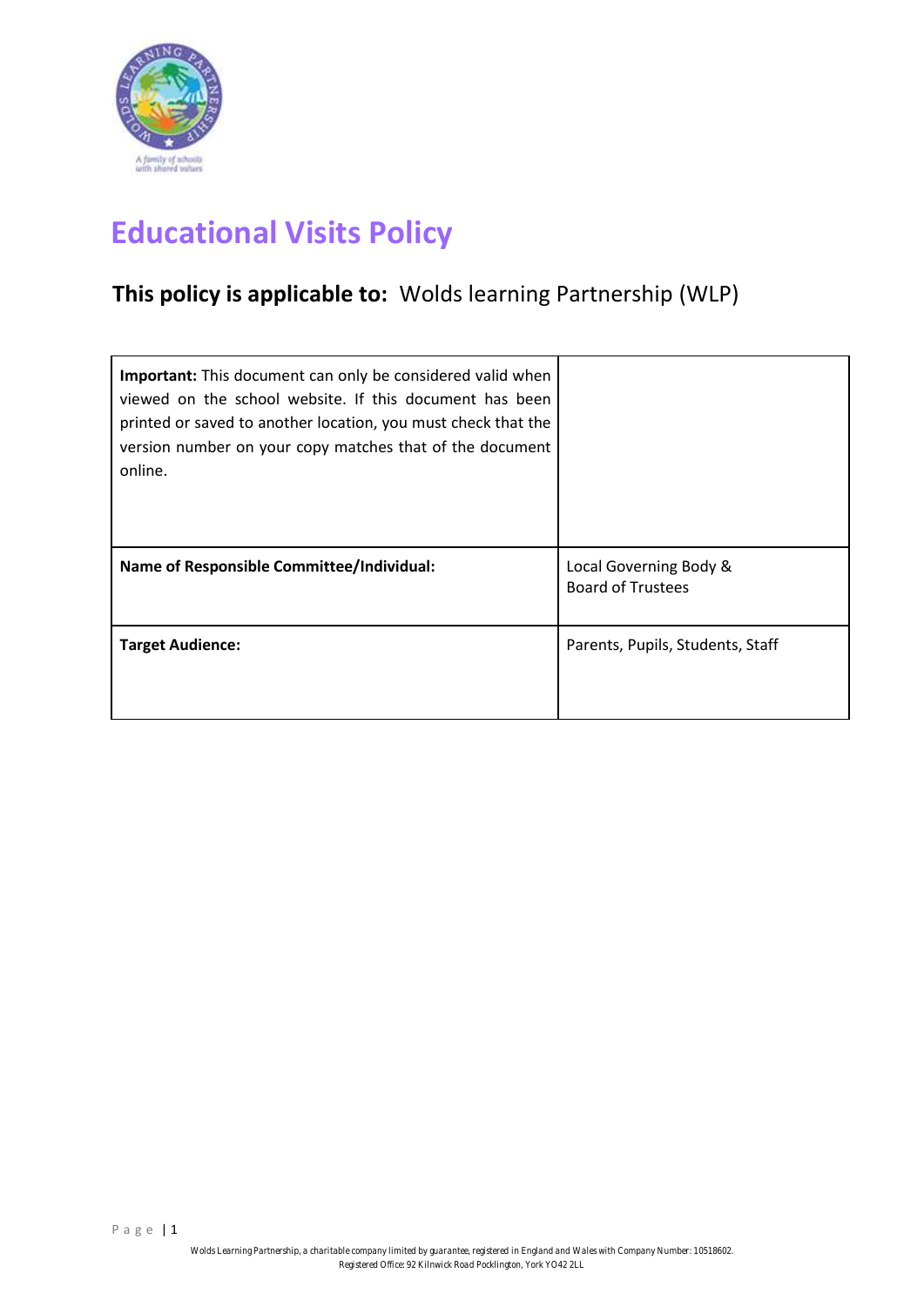

# **Aims**

Wolds Learning Partnership's (WLP) Educational Visits Policy sets out the school's formal commitment to providing a robust framework for approving, planning, assessing and supervising all educational visits in a safe and responsible manner. All approved educational visits must be managed in such a way as to ensure that pupils/students are able to reap the benefits in the safest practicable circumstances and environment.

All educational visits will be organised so that trip leaders, support staff, and all others involved in the planning and conducting of visits do so within a structure which clearly defines their roles and responsibilities, to effectively ensure the safety of all participants.

Wolds Learning Partnership aims to offer young people an inspiring curriculum that is broad and balanced, and prepares them for adult life. The school believes that educational visits provide invaluable teaching and learning opportunities that supplement this curriculum, and that such visits allow pupils/students to see the relevance of classroom and other school-based experiences within the context of society and our wider environment. Well planned educational visits help promote the physical, emotional, spiritual, mental and social development of pupils/students, and are an effective means of the promotion of British values including determination, grit and resilience.

#### **WLP is committed to:**

- Clearly defining roles and responsibilities for those activities necessary for the planning, approval and execution of an educational visit
- Adhering to 'best practice' standards
- Ensuring all educational visits are consistently and thoroughly documented, before, during and after the dates of the visits
- Ensuring all educational visits are approved by senior members of the school management team BEFORE pupils/students are allowed the leave school premises

#### **Introduction**

This document should be read alongside guidance from the DfE and the ERYC Educational Visit Policy document, and in conjunction with the any other relevant policies or documents, including the Safeguarding Policies, Pastoral Policies including Behaviour Policy, Charging Policy, and Staff Code of Conduct. All policies can be accessed via the school website, or from the Human Resources team. Additionally, all staff planning and leading or accompanying an educational visit must be familiar with, and adhere to all relevant guidance on Educational Visits. This section is updated annually by the EVC. Educational Visits in the context of this policy refer to any departure from the school site by any pupil/student as part of a supervised visit accompanied by school staff, or any departure from the school site by any student that takes place with the knowledge and approval of a member of school staff during school hours as part of a designated curriculum activity.

Schools that have regular, local sports fixtures are approved and managed by the relevant member of staff in the individual schools or the school EVC Co-ordinator. These fixtures are governed by the same rules, regulations and guidelines as all other educational visits. However, some of the procedural elements of approval and planning for these fixtures are carried out on approved templates at the

P a g e | 2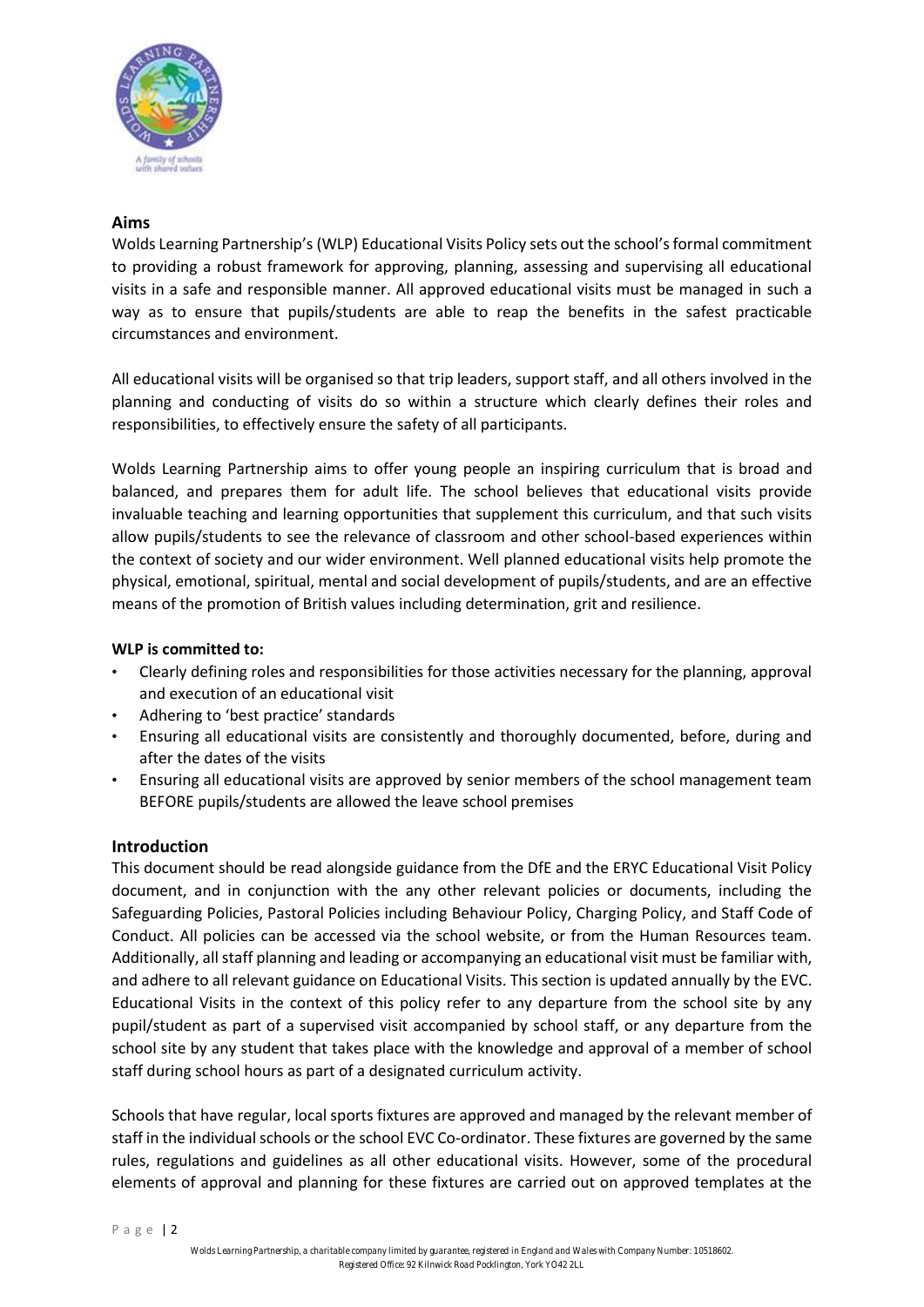

start of each academic year, so that one set of planning and risk assessments can cover multiple fixtures. This planning is conducted by the relevant member of staff and is approved by the schools EVC each September.

# **Rationale**

We aim to offer pupils/students a broad and balanced curriculum that promotes their spiritual, moral, cultural, mental and physical development, and prepares them for the opportunities and experiences of adult life.

We seek to ensure that the National Curriculum is delivered to all pupils/students, regardless of social background, race, gender or differences in ability. All are entitled to the development of knowledge, understanding, skills and attitudes. To enrich the curriculum for our pupils/students, we also offer a range of educational visits and other activities that add to what they learn in school. As far as possible, pupils/students access to all educational visits is universal, with fair selection procedures for any trips where demand exceeds available spaces.

Very occasionally, the specific needs or behaviours of a pupil/student may mean their ability to participate safely or effectively in an educational visit may be open to question. In such circumstances the EVC, SENCO, ERYC advisor or other relevant external agency, as well as the Headteacher may meet with all relevant parties to look to find a mutually agreeable resolution. Where this is not possible, the final decision on the participation of any pupil/student in an educational visit is at the discretion of the Headteacher. Should approval be given for a pupil/student to participate in an educational visit in such circumstances, a specific risk assessment with agreed contingencies should be completed by the trip leader prior to departure.

# **Organisation**

The school curriculum across all year groups is determined by the school leadership team working alongside the local governing body. The curriculum itself is the basis for each subject area's programme of learning for each school year. To support this curriculum we plan for a corresponding programme of visits and activities each year. These are further supplemented by a number of other opportunities.

Within each subject area's programme of learning (if applicable to the individual schools in the WLP), teachers may plan educational visits and activities that support pupil/student learning and development. Details of these visits and activities are always shared with parents and carers through newsletters, official school letters, via the school website or through the Headteacher bulletin (whichever is relevant to the individual school). Where an element of the school curriculum is expected to be delivered or supplemented by an educational visit, most commonly in drama, geography or biology, consideration will always be given to alternative methods of curriculum delivery, and provision will always be made to ensure no pupil/student is disadvantaged through failing to participate in an educational visit.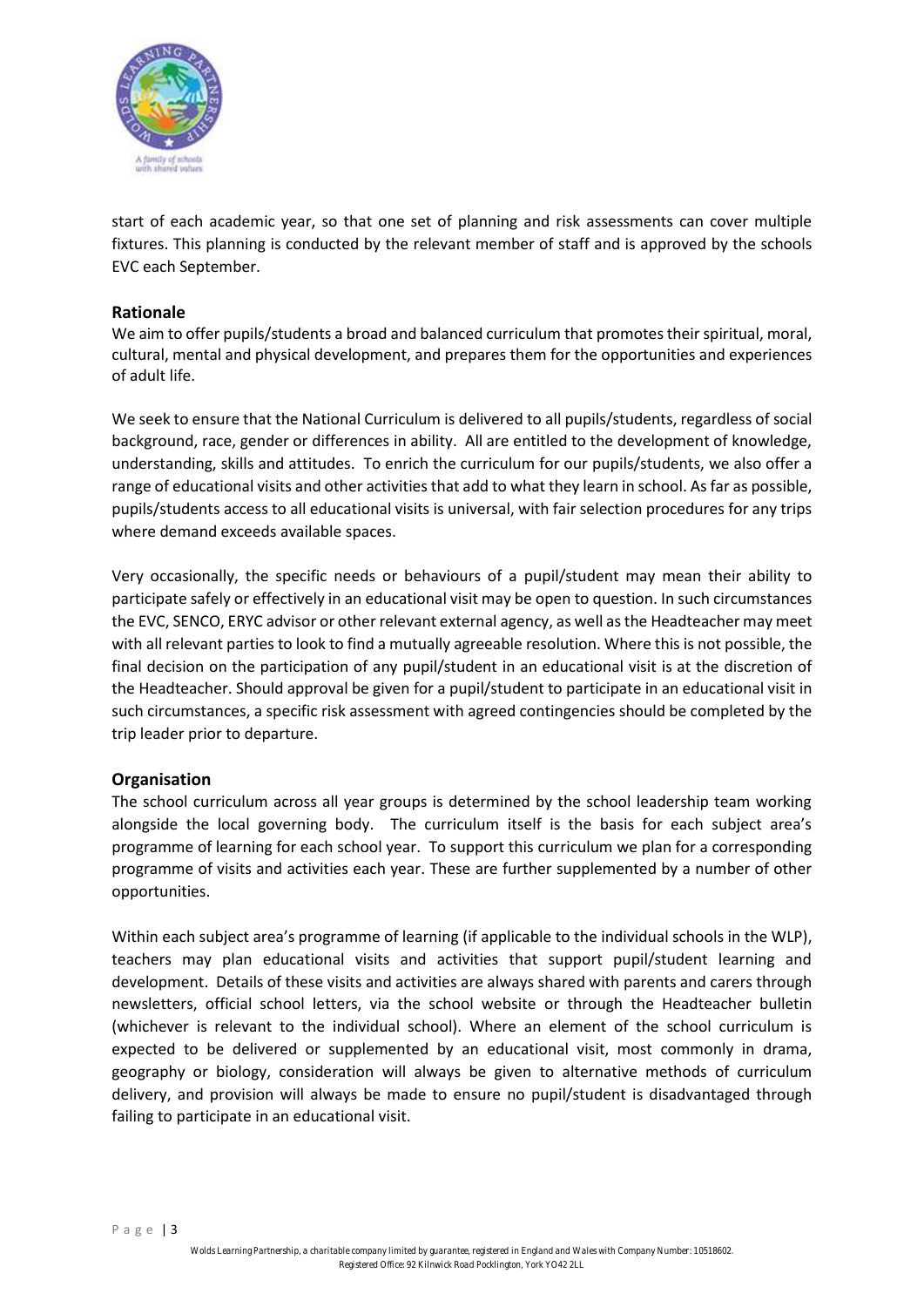

Educational visits may take place both within and outside of school hours, and may take place outside of term time. The Headteacher approves all educational visits in advance, with advice and support from the school's Educational Visits Coordinator, and with input from the extended leadership team. All DfE and ERYC guidelines relating to health and safety must be followed, and we ask parents to give written permission for their child to take part in any activity that takes pupils/students off the school site. If we do not receive this written permission, it is unlikely that the child will be able to participate in any visit. The only exception to this is where parents give direct verbal consent for their child to participate in an educational visit directly to a member of staff eg. Admin, trip organisor, etc

Effective supervision is of the utmost importance in maintaining the safety and welfare of all pupils/students and staff on educational visits. The ratio of puils/students to adults is dependent on age and type of visit and followed in accordance with the ERYC Policy document. Volunteers are carefully assessed and permitted to accompany trips only if deemed suitable.

#### **Roles and Responsibilities – General**

Staff organising trips (Trip Leaders) must familiarise themselves with, and comply at all times with all guidance relating to the planning and running of educational visits that is published on the school network. The planning and running of an educational visit is comprised of four clear elements and staff must follow published guidance for each of these:

- Outline approval this must be sought and confirmed before any further planning takes place. In particular, no financial commitments or promotion of any visits should occur before outline approval has been received.
- Pre-visit planning and risk assessment all trip leaders must use their own EVOLVE identity to complete the process using the ERYC EVOLVE planning tool, and in conjunction with the school EVC.
- The visit itself from the point where pupils/students leave the school site until they are returned, either to the school site, or directly to their parents or carers.
- The designated trip leader retains responsibility for all elements of an educational visit at all times, including ensuring appropriate first aid provision on the visit itself. Where the trip leader is rendered incapable of effectively discharging this responsibility for any reason, the responsibility passes to the deputy trip leader. To this end the trip leader and deputy have joint responsibility for ensuring they are familiar with all relevant planning and procedures for the visit prior to departure.

# **Charging for School Activities**

There are circumstances where the school can make a charge for certain activities. These are documented in the WLPs Charging and Remissions Policy, including the range of activities where a charge can be made. The group leader of each visit should ensure that a visit is carefully costed and budgeted for and that all relevant charging guidance is adhered to. Documentation to support the financial planning of educational visits can be found on the school network and may be requested by the EVC alongside the outline approval request. The costs of any visit should be clear to all concerned, stating how much parents/carers are being asked to con tribute. There is no compulsory financial contribution element to any WLP visit that is deemed to take place during 'school hours', although the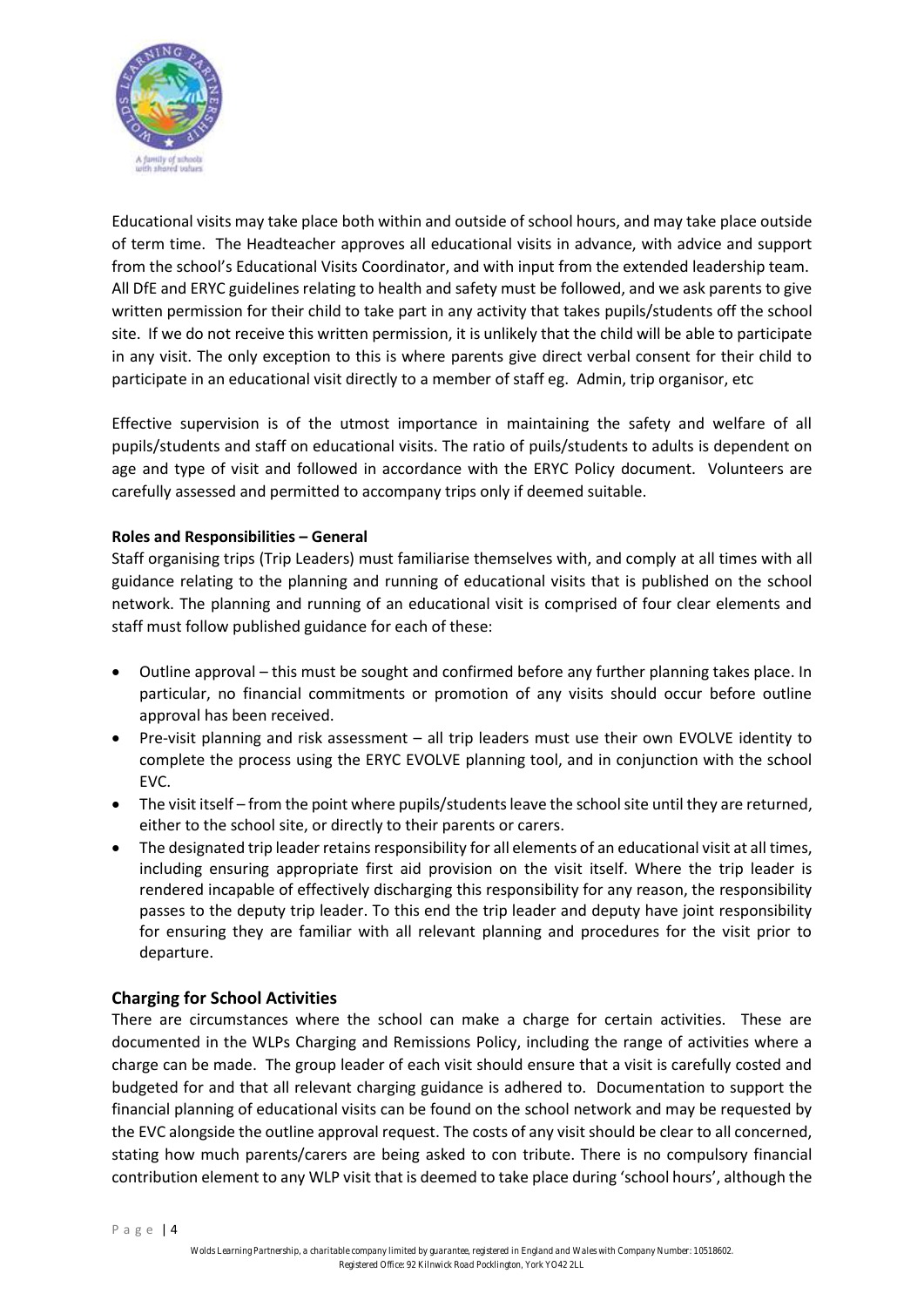

school may request voluntary contributions towards the costs of these visits. Activities may be cancelled if insufficient funds are received.

# **Residential Visits**

Staff must be aware when they are in residential accommodation that they must rigorously check for any possible hazards/risks/defects. Additional risk assessments must be completed for such visits as part of the EVOLVE process. These visits are also subject to an additional element of pre-trip approval from the local authority advisor and from the local governing body before they are permitted to depart the school site.

# **Risk Assessments**

Risk Assessments are required for all educational visits. A set of generic risk assessments that cover all possible visits are available from the ERYC Trips and Visits website. Relevant generic risk assessment forms are reviewed, amended and agreed at the start of each academic year by all appropriate staff.

Staff must ensure that they are familiar with these generic risk assessments so they are aware of agreed practice before undertaking visits. In addition, specific risk assessments must be completed by the visit leaders for each visit to record and share information about potential hazards and precautions that may be relevant for any specific group or individual, doing particular activities, at specific sites on that day. Completed assessments should be signed by all staff accompanying trips, and checked/approved by the Educational Visits Coordinator.

# **Emergency Procedures**

All trip leaders must carry copies of the Educational Visits Emergency plans and procedures, and follow these in the case of an emergency. All visit leaders must have access to all parent contact details prior to departure. For educational visits that could occur out of school hours (whether planned or because they are running late) or not on a school day (weekends, non-term time) staff can ring the Emergency Trip mobile phone which is carried by the EVC, or other designated SLT team member, at all times. Additionally, there is a 24 hour emergency contact number for the local authority support team.

# **Approval and Planning**

# **Special/Medical Needs**

Any special/medical needs of pupils/students are collated by the visit leader, and supervising staff are briefed and trained accordingly. Parents are asked to give written consent to the administration of plasters and off-the-shelf first aid/medication, if deemed necessary. Documentation about special and/or medical needs must be taken on the trip and the leader and relevant assistants must be aware of the needs and the documentation. This documentation is collected separately for every educational visit to ensure trip leaders always have the most up to date information for pupils/students on their visit. Where pupils/students have a specific medical need, a specific risk assessment must be conducted prior to departure.

# **Transport**

The school has a list of approved transport providers, all of whom are approved by the ERYC Transport Services team, who may be contracted to provide transport for educational visits. Vehicles from these providers all have individual seat belts, with the exception of standard service school buses. There are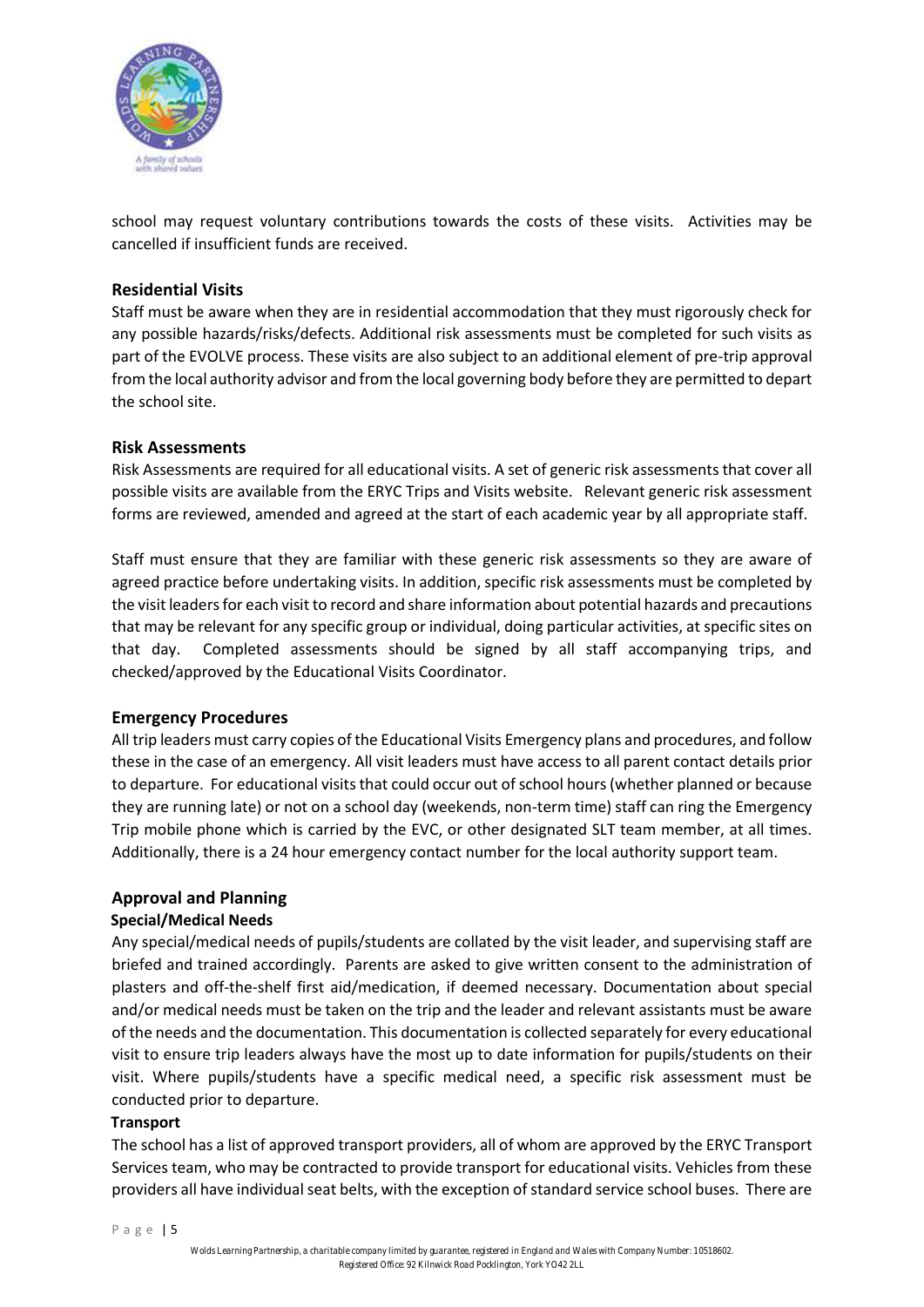

occasions (usually for local visits) when a school service bus might be used to transport pupils/students. These buses do not have seatbelts but are approved for pupil/student transport. In all other circumstances, the trip leader will ensure all pupils/students are wearing a seat belt.

#### **Training**

The School's Educational Visits Coordinator will attend externally provided educational visits training at least once every three years. All staff undertaking the role of Trip Leader will also undertake externally provided training to reflect their enhanced responsibilities at least once every three years. Updates, advice and training for all staff involved in visits are provided by the Educational Visits Coordinator or Head of School during regular staff meetings when appropriate. In addition, NQTs at the school are given introductory training on educational visits as part of their induction training programme.

#### **First Aid**

At least one member of staff with appropriate first aid training is expected to accompany all visits. The only exception to this is where the visit is to a venue within 5 miles, and where there is a confirmed first aider at the venue. Even in these circumstances, the school will endeavour to ensure a trained first aider accompanies the visit. All accidents and near misses on visits must be recorded by the trip leader on their return to school, in line with standard accident reporting procedures. All incidents where a student has been injured, or suffered a medical issue on a visit must also be recorded using the relevant document. These documents are stored by the school for a period of not less than 15 years. Any such incidents are reviewed subsequently by the EVC and Health and Safety manager. Any lessons learned are will be shared with all relevant staff, and any necessary changes to procedures made.

#### **Insurance**

The school has its own insurance policy that covers all visits that are undertaken, and is deemed sufficient. However, additional insurance may be required by the school, or recommended to parents in certain circumstances, and this must be checked and verified by the trip leader.

#### **Conduct/behaviour**

Staff on visits are required to remind pupils/students that there should be no smoking and no alcohol consumed on any visit whatsoever. Wolds Learning Partnership has an Alcohol and Drug Misuse Policy which applies to all Educational Visits. Normal school rules regarding pupil/student conduct and behaviour apply to all school visits. Staff will follow normal school disciplinary procedures where these rules are not adhered to.

#### **Communication**

Trip leaders should have a charges mobile phone for the duration of the visit. In the event of an emergency during a visit, contact details are held in the documentation pack for the particular visit. A copy of this documentation must carried by, or accessible to the trip leader at all times, whilst a second copy is held by the EVC or designated deputy.

#### **EVOLVE system**

The EVOLVE system is the online educational visits system provided by the ERYC which is used as a logging and a planning tool for all educational visits.

# **Planning and Approval**

All educational visits must be initially approved by completing a visits request form. Once approved, all visits must be logged on the EVOLVE system by the proposed trip leader, who must have their own EVOLVE username and password. All necessary and relevant documentation must either be attached